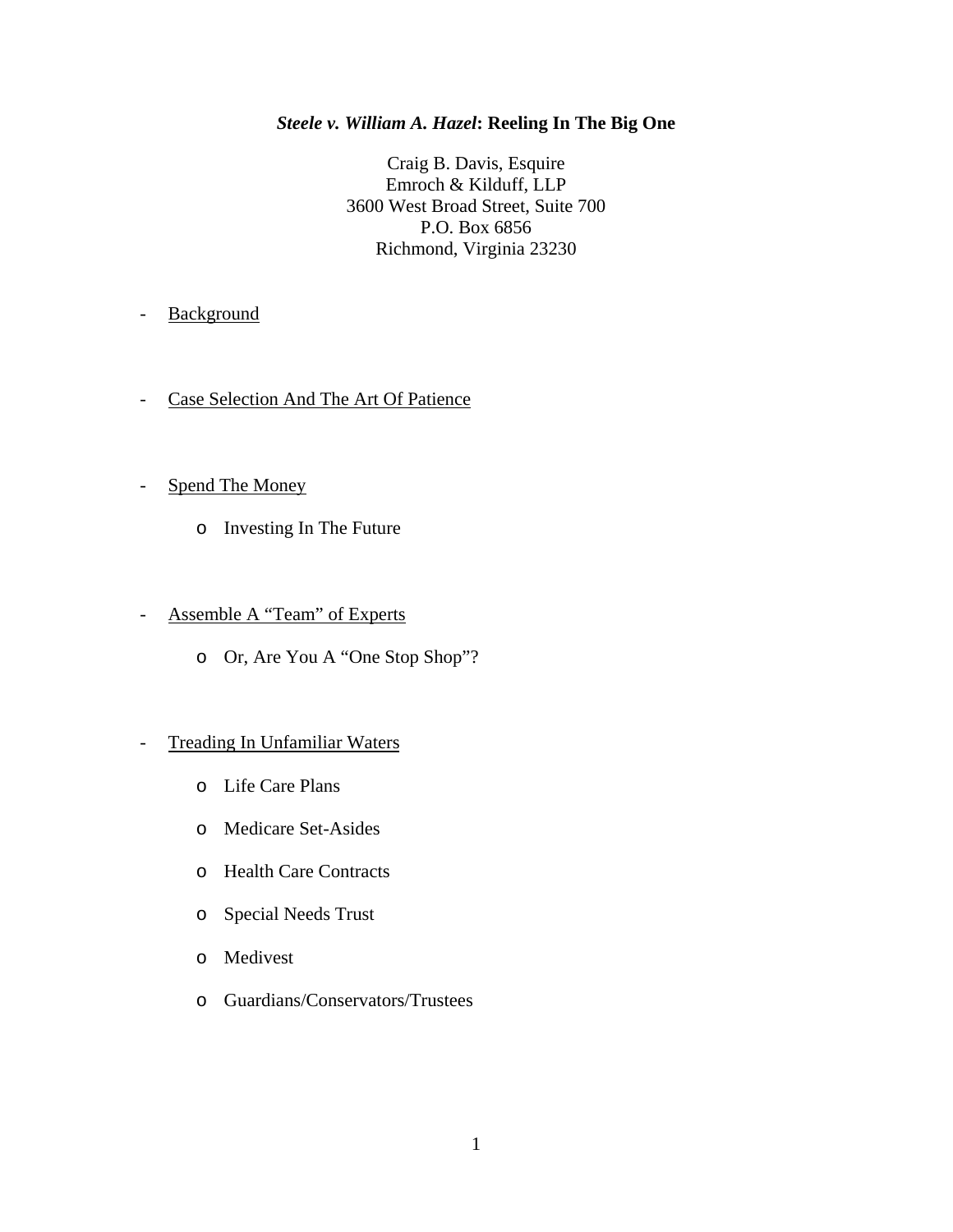### - Who Is Your Client

- o *Steele:* Claimant, Claimant's Father, Claimant's Parents, Trust/Elder Attorney
- o Potential Conflicts

### - Sizing Up The Opposition: Defense Counsel And Adjuster

- o Why does the carrier want to settle?
- o Answer to that question and you're ready to plan your strategy
- o Are defense counsel & the adjuster completely aligned?
- o Will defense counsel sell your theme?

#### - Develop A Theme

- o Buying the claim v. the cost of shifting the risk
- o Eliminating the carrier's best case scenario as an option
- o Building your fee into the settlement amount

#### Negotiations: More Patience

- o Prevent your client from getting wobbly knees
- o Set your goals and stand your ground
- o Postpone mediation if necessary
- o Empower your clients: explain process, goals, strategies
- o Risk/anxiety: more likely defendants will bend than withdraw offer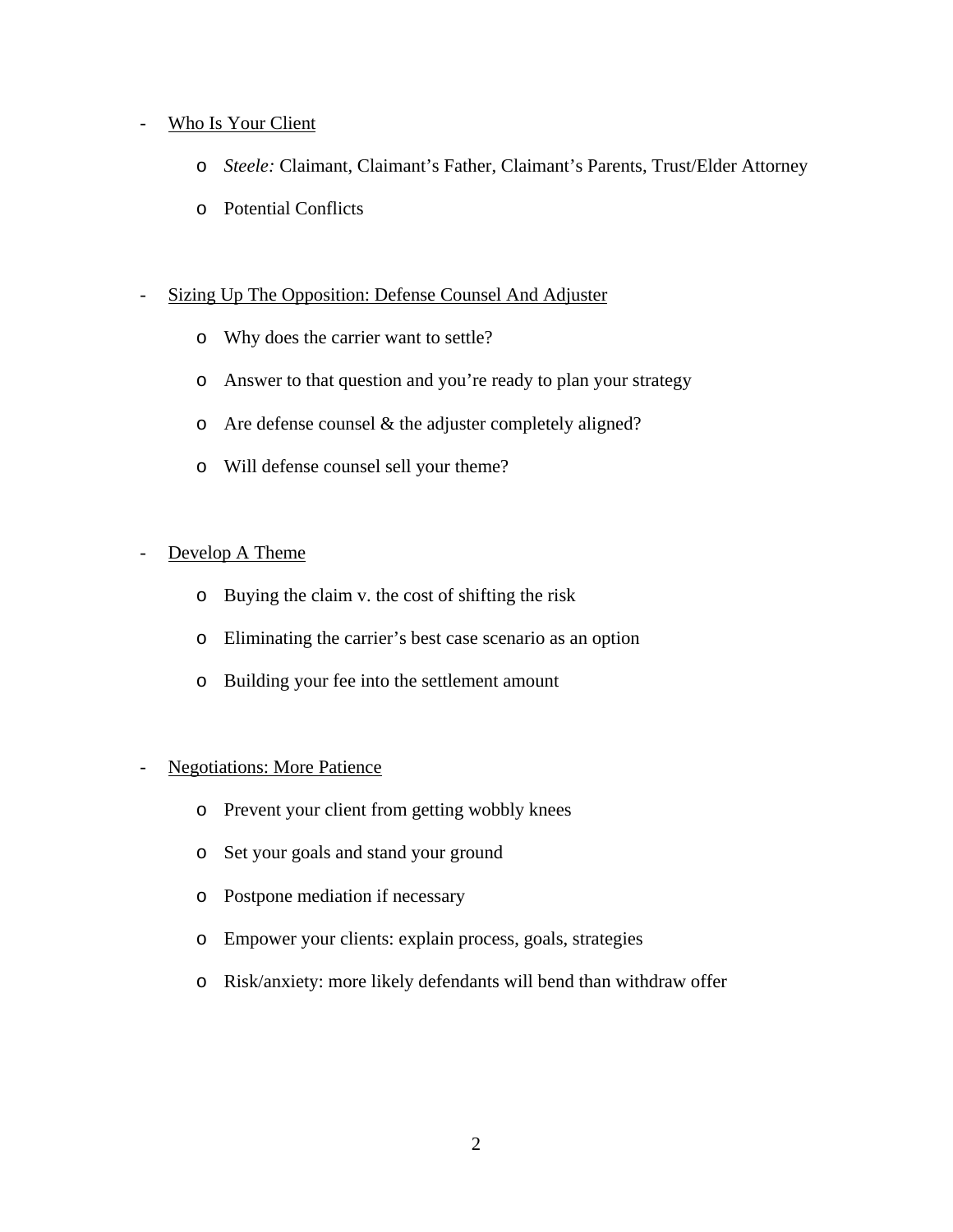# - Don't Discount the Role of LUCK: When preparation meets opportunity

# Fight For Your Fee: 68 Pages Worth

Abraham Lincoln famously said "A lawyer's time and advice are his stock and trade." In the context of contingency fee cases, a lawyer is not paid based on a measure of time expended but a percentage of the result achieved. For all of the bombast over the years suggesting that the Fourth Circuit Court of Appeals is a bastion of doctrinaire conservatism, a  $2010$  decision from the  $4<sup>th</sup>$  Circuit provides a fierce defense of the sanctity of the contingency fee as a means of allowing clients with limited resources to obtain premium representation.

Every practitioner should thus familiarize themselves with *In re: Abrams & Abrams, P.A.; St. Martin, Williams and Borque, 605 F.3d 238 (4<sup>th</sup> Cir.)* 2010)(attached) in which the Court overturned a district court's steep reduction of a contingency fee. In reviewing a settlement of \$18,000,000 obtained for an incompetent plaintiff the district court reduced the plaintiff's attorney's fee from the \$6,000,000 permitted under the contingency fee contract to a fee of \$600,000. Thus, the court imposed a 90% reduction despite the fact that it was undisputed that the remainder of the settlement, \$12,000,000, was enough to fully fund all of the plaintiff's future medical and financial needs. *Id*. The court arrived at the \$600,000 figure by multiplying a **guess** made by counsel that they had expended approximately 2,000 hours by an hourly rate of \$300.00. *Id*.

- The Court found that the district court has abused its discretion by failing to recognize "the significance of the contingency fee in this case."
- In defending the use of contingency fee, the Court explained that "**contingency fees provide access to counsel for individuals who would otherwise have difficulty obtaining representation. Sadly, a plaintiff sometimes has little to offer a lawyer other than his personal plight**."
- "**Ignoring reasonable contingent fee arrangements or automatically reducing them would impair claimants' ability to secure representation**." (citing *Wells v. Sullivan*, 907 F.2d 367, 371).
- "**The point remains that contingency fees are an acknowledged feature of our legal landscape, approved by legislative and judicial bodies alike, that help secure for the impecunious access both to counsel and to court**."
- "**Successful outcomes often make risks seem less risky in hindsight than they were at the time, and the court should not have ignored those risks merely because at some later point in litigation the defendant found it in its interest to settle**."
	- in *Steele*, it was only after representing the claimant essentially for free for 7 years and paying over \$26,000.00 in costs that the substantial result was achieved.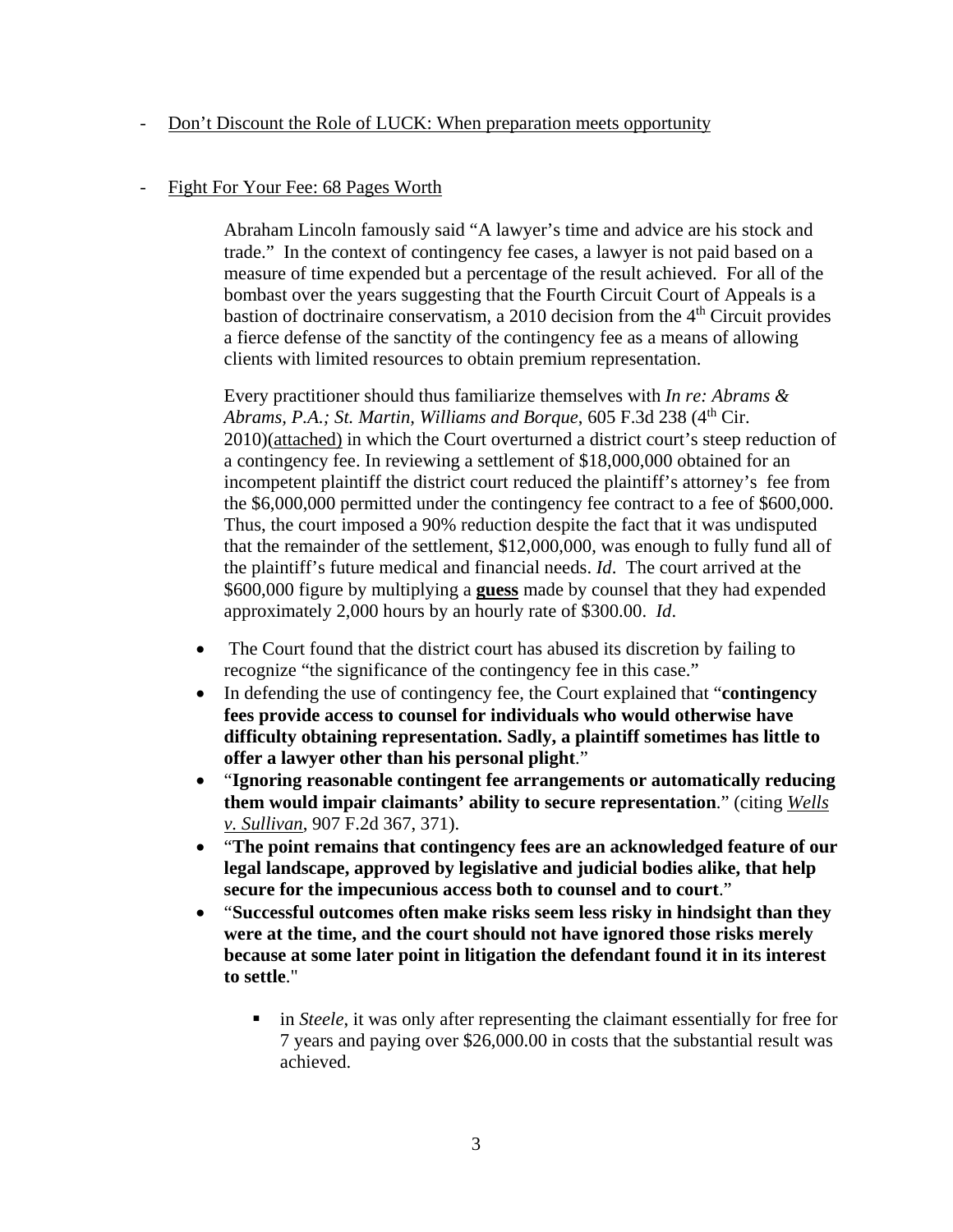• the Court found that the district court failed to:

**consider the related point that contingency fee agreements transfer a significant portion of the risk of loss to the attorneys taking a case**. **Access to the courts would be difficult to achieve without compensating attorneys for that risk**. The risks a lawyer assumes are not dissimilar to those undertaken, for example, by a realtor on commission, who accepts the possibility of no sale as well as the potential reward of a quick transaction. In addition, it may be necessary to provide a greater return than an hourly fee offers to induce lawyers to take on representation for which they might never be paid, and it makes sense to arrange these fees as a percentage of any recovery. "[M]any attorneys are unwilling to accept the risk of nonpayment without a guaranteed contingency percentage of the recovery." *Wells*, 907 F.2d at 371. In other words, **plaintiffs may find it difficult to obtain representation if attorneys know their reward for accepting a contingency case is merely payment at the same rate they could obtain risk-free for hourly work, while their downside is no payment whatsoever**. **Conversely, an attorney compensated on a contingency basis has a strong economic motivation to achieve results for his client, precisely because of the risk accepted**. As the Seventh Circuit has explained, **"[t]he contingent fee uses private incentives rather than careful monitoring to align the interests of lawyer and client. The lawyer gains only to the extent his client gains**." *Kirchoff v. Flynn*, 786 F.2d 320, 325 (7th Cir.1986). **A contingency fee "automatically handles compensation for the uncertainty of litigation" because it "rewards exceptional success, and penalizes failure**." *Id.* at 326. Because the district court's ruling failed to recognize that contingency fees provide attorneys due consideration for the risk they undertake, it reduced counsel's fee to a level that few attorneys would have accepted at the outset of litigation, when success was by no means assured and the size of any settlement or judgment was unpredictable.

- Applied to case:
	- I took on the risk of representing the claimant and his representatives with no certainty that I would ever earn more than minimum wage when all was said and done. **That is the nature – and the "beauty" -- of the contingency fee**.
	- We all have had cases where because of some misstep by the claimant, or unexpected shenanigans by the carrier the